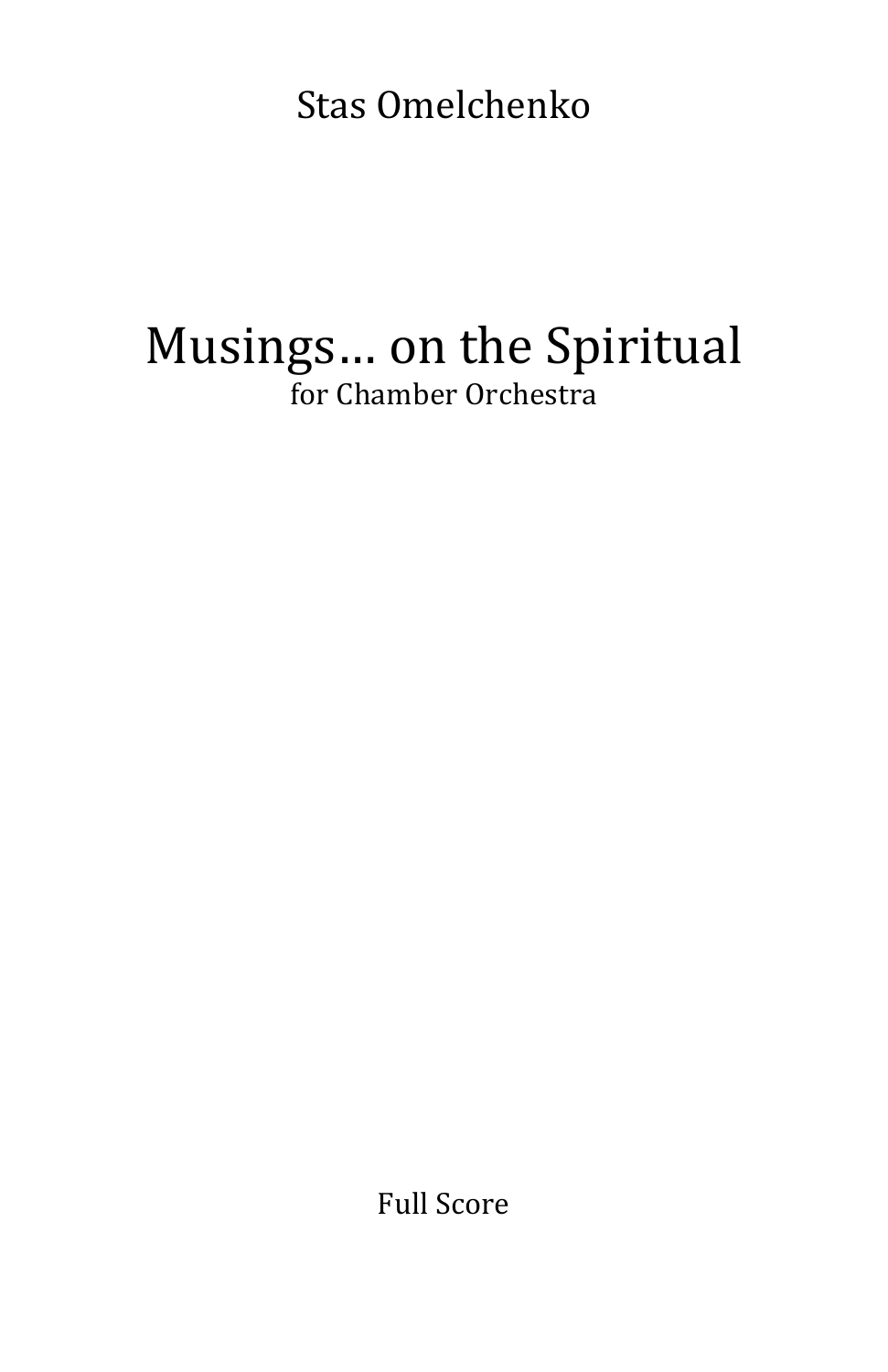## Program Note

As the title suggests, *Musings… on the Spiritual* for Chamber Orchestra contemplates our spiritual nature in way of slowly evolving sound masses. The premise of this work is simple: the music features a highly delayed V-I (dominant-tonic) chord progression that is developed via various timbre-controlled structures. The timbre structures in this piece undergo gradual transformation from horizontal to vertical organizations by way of manipulating them through rhythmic and textural processes. The piece features a prominent structural shape  $(\langle \rangle)$ , which permeates the form, all micro/macro structures and all other parameters of the work.

Alto flute/flute English horn/oboe Clarinet 1 in B-flat Clarinet 2 in B-flat Bassoon

Horn in F Trumpet in C Trombone

Percussion 1 (Tam-tam, Vibraphone) Percussion 2 (Marimba, Tam-tam)

Violin 1 Violin 2 Viola Cello Contrabass

### **Explanation of Symbols**

- 1. All trills are to be executed in a traditional manner (half step above the main note).
- 2.  $\degree \ll \degree$  = al niente (begin or end the passage as soft as possible).
- 3.  $\frac{1}{2}$  = phrase slur (not legato slur).
- 4.  $\longrightarrow$  = gradual change from on state to another (for strings only).
- 5. 1, 2, 1, 2, etc. = alternate fingerings (see specifications below)
- 6.  $H =$  Hauptstimme (principal voice)
- 7.  $N =$  Nebenstimme (secondary voice)
- 8. Accidentals apply to the entire measure
- 9. Con sord. (for english horn) = insert a piece of cloth inside the bell; insert as much as necessary to prevent the horn from sticking out of the texture.

#### Instrumentation

Harp

Grand piano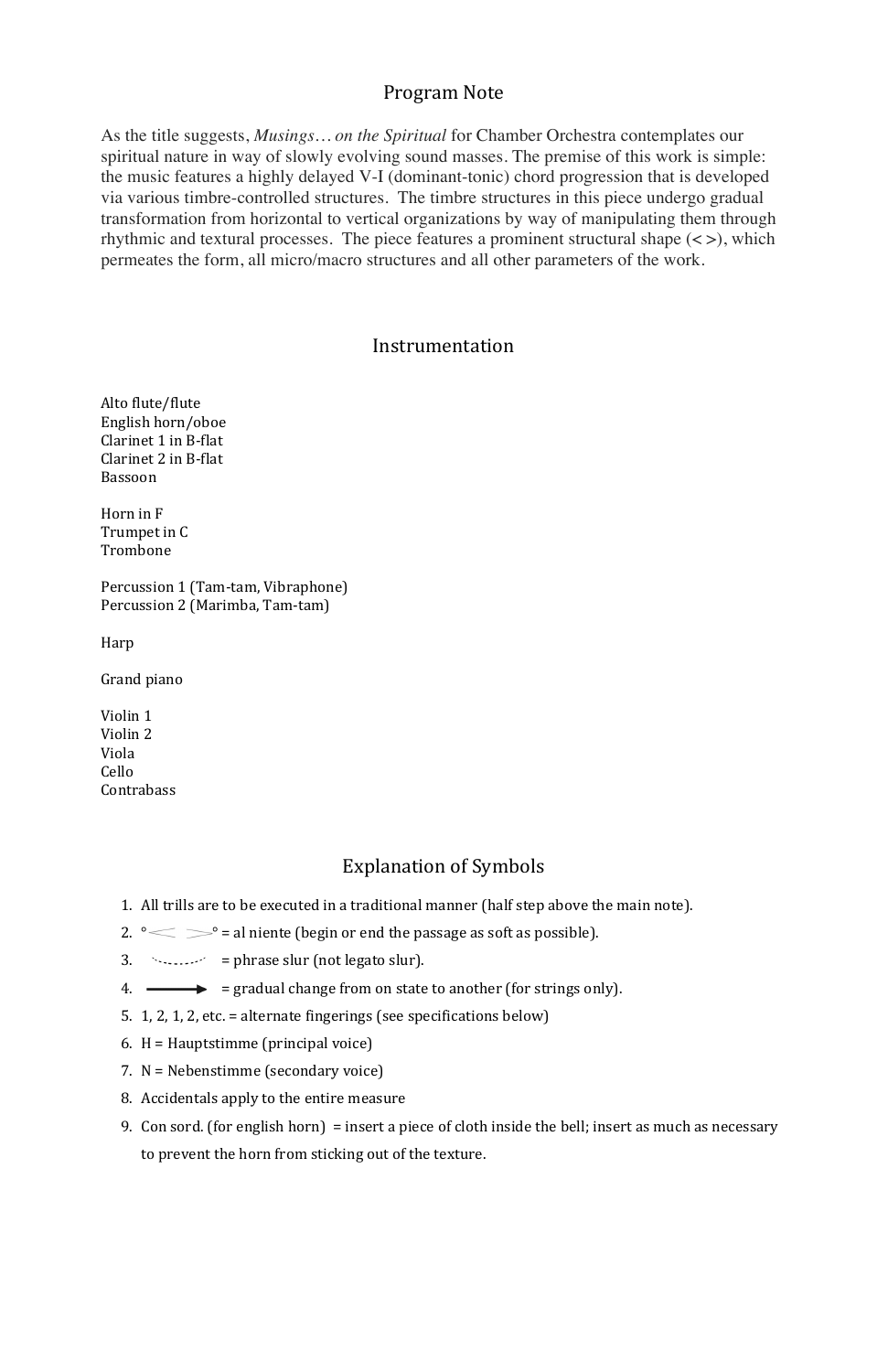## Alternate Fingerings Specifications

Clarinet 2 (Gb3)  $1. \bullet$ <sup>\*\*\*\*</sup>\*\*\*  $2. \bullet$ <sup>\*\*\*|\*\*\*</sup> $\#$  OR \*\*\*\*<sup>0</sup>|\*\*\*# Bassoon (C#4)  $1.22$ 2.  $\mathbb{R}^{\bullet\bullet\bullet\bullet|\circ\bullet\bullet}$ Horn (Eb3)  $1.2/3$  $2.\overline{T}/1$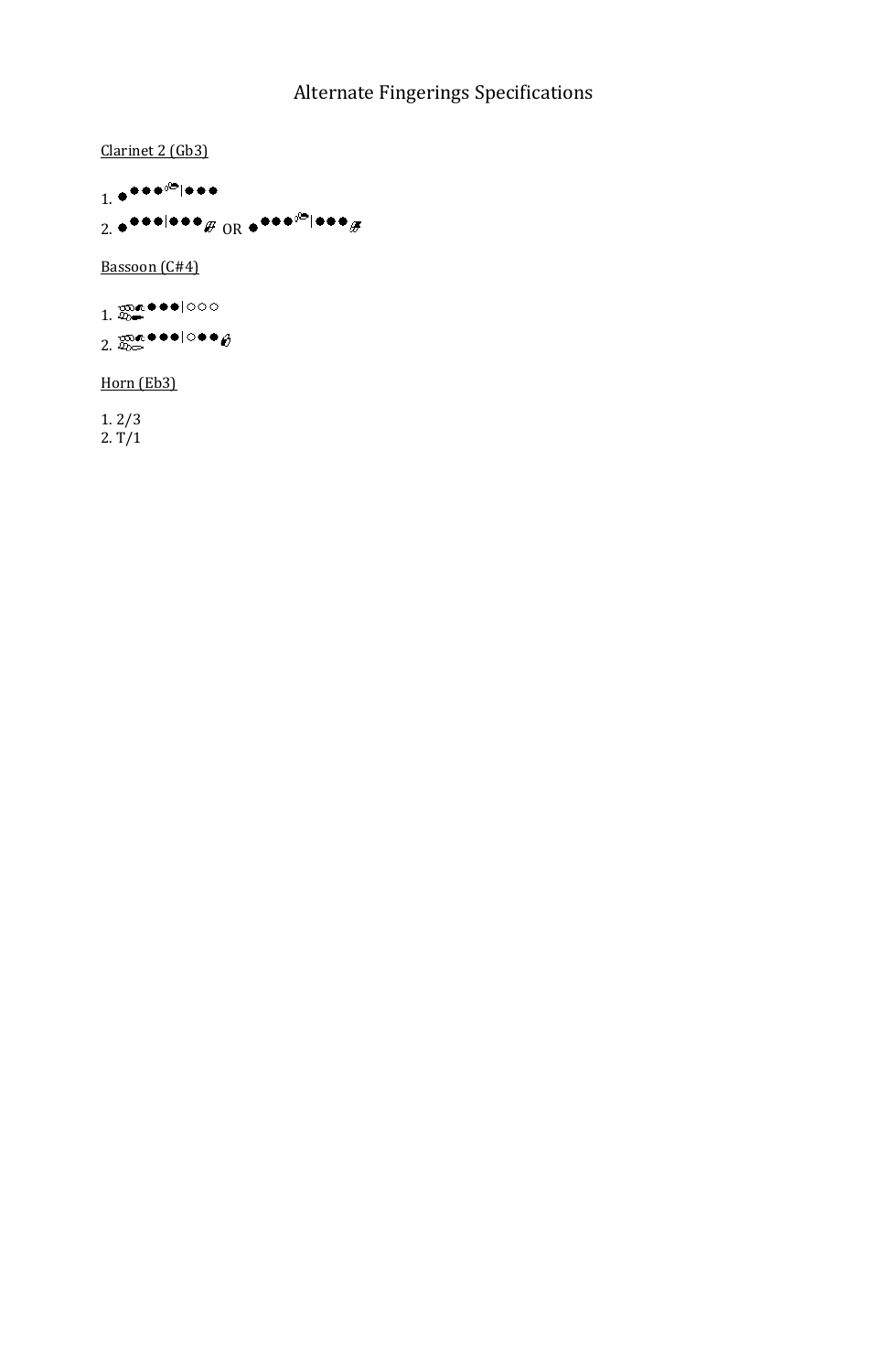#### **Score in C Musings... on the Spiritual**

for Large Chamber Ensemble

°  $\sqrt{24}$ ° ¢ ∱<del>⊪ ∤</del>  $24$  $\left\langle \right\vert$ {|<br>|} ° &  $\boxed{24}$ Alto Flute English Horn Clarinet 1 in Bb Clarinet 2 in Bb Bassoon Horn in F Trumpet in C Trombone Tam-tam Marimba Harp Pia Violin I Violin II Viola Violoncello Contrabass  $\delta$  f or  $f$  or  $f$  or  $f$  or  $f$  or  $f$  or  $f$  or  $f$  or  $f$  or  $f$  or  $f$  or  $f$  or  $f$  or  $f$  or  $f$  or  $f$  or  $f$  or  $f$  or  $f$  or  $f$  or  $f$  or  $f$  or  $f$  or  $f$  or  $f$  or  $f$  or  $f$  or  $f$  or  $f$  or  $f$  or  $f$  or **Misterious. Very fluid, fused-together, and in constant motion**  $\epsilon$  **= 50-60 (never faster)** *5*  $\geq p \geq$  p or  $p \geq$  or  $p \geq$  .  $\begin{picture}(180,10) \put(0,0){\line(1,0){10}} \put(10,0){\line(1,0){10}} \put(10,0){\line(1,0){10}} \put(10,0){\line(1,0){10}} \put(10,0){\line(1,0){10}} \put(10,0){\line(1,0){10}} \put(10,0){\line(1,0){10}} \put(10,0){\line(1,0){10}} \put(10,0){\line(1,0){10}} \put(10,0){\line(1,0){10}} \put(10,0){\line(1,0){10}} \put(10,0){\line($  $p = p$  or  $p = p$  or  $p = p$ o  $\bullet$  p or p or p or p or p  $\bullet$  $\overbrace{\hspace{1.5cm}}^{p-1}$ mf f pp mf o **Misterious. Very fluid, fused-together, and in constant motion**  $\int$  **= 50-60 (never faster)**<br>
on sord, non vibrato pp of the contract of the contract of the contract of the contract of the contract of the contract of the contract of the contract of the contract of the contract of the contract of the contract of the contract of the con pp  $\rho$  and  $\rho$  and  $\rho$  and  $\rho$  and  $\rho$  and  $\rho$  and  $\rho$  and  $\rho$  and  $\rho$  and  $\rho$  and  $\rho$  and  $\rho$  and  $\rho$  and  $\rho$  and  $\rho$  and  $\rho$  and  $\rho$  and  $\rho$  and  $\rho$  and  $\rho$  and  $\rho$  and  $\rho$  and  $\rho$  and  $\rho$  and  $\r$ pp mf o **PP**<br>Note to conductor: all *al niente* entrances should be executed as imperceptibly as possible. 4 4 4 4 4 4 <u>&≴ =</u> 4 4 4 4 4 4 4 4 4 4 4 4 4 4 4 4 4 4 4 4 B 4 4 ? & ∑ ∑ ∑ ∑ Stas Omelchenko (2011)  $\frac{2}{3}$   $\frac{1}{2}$   $\frac{\text{const}}{2}$  $\bm{\phi}$ ? ∑ ∑ ∑ ∑ ∑ ∑ ∑ ? ∑ ∑ ∑ ∑ ∑ con sord. (straight) & ∑ ∑ ∑ ∑ ∑ ∑ ∑ ∑ ∑ ? <sup>∑</sup> <sup>∑</sup> <sup>∑</sup> <sup>∑</sup> con sord. (straight) let vibrate<br> $\begin{array}{c} \n\text{let vibrate} \\
\hline\n\text{4}\n\end{array}$ ∑ ∑ ∑ ∑ ∑ ∑ ∑ ∑ ? ∑ ∑ ∑ ∑ ∑ ∑ ∑ ∑ ∑ <u>.</u> D, C, Bb, Eb, F#, G, A<br>let vibrate (sempre) ∑ ∑ ∑ ∑ ∑ ∑ ∑ ∑ ? ∑ ∑ ∑ ∑ ∑ ∑ ∑ ∑ & ∑ ∑ ∑ ∑ ∑ ∑ ∑ ∑ ∑ & ∑ ∑ ∑ ∑ ∑ ∑ ∑ ∑ ∑  $\longrightarrow$  vib.  $\qquad \qquad \longrightarrow$  vib.  $\qquad \qquad \lor$  non vib. &  $\overrightarrow{pp}$  con sord. non vibrato non vib. vib. sim.  $\overrightarrow{pp}$  con sord.  $\vee$  non vibrato  $\longrightarrow$  vib. sim.  $\overrightarrow{PP}$  con sord. non vibrato  $\qquad \qquad \longrightarrow \qquad \qquad \vee$   $\qquad \qquad \longrightarrow \qquad \qquad \longrightarrow$  vib.  $\begin{array}{c|c|c}\n\hline\n\end{array}$  non vib. con sord. non vibrato  $\vee$  vib.  $\mathcal{P}$  w  $\mathcal{P}$  w  $\mathcal{P}$  w  $\mathcal{P}$  w  $\mathcal{P}$  $\gamma$  : ि संस्कृति ।<br>विदेशस्य प्रदेश  $\overline{\mathcal{F}^{\prime}}$  $-$  : 过一支 支 支 支  $\mathcal{F}_\mathcal{A}$ <del>be</del> すええ す  $\Rightarrow$ ग्र्च  $-$  : ■ むしゃ しょうしょう えいしゃ はいしょう はいしょう  $\frac{1}{2}$   $\frac{1}{2}$  = はし其も むしえ えいきょう えいしゅう ほんしゅう ほうしゅう ほうしゅう ほうしゃ ほんしゅう ほうしゅつ  $\delta$  $\bullet$   $\bullet$   $\bullet$   $\bullet$   $\bullet$  $\frac{1}{2}$   $\frac{1}{2}$   $\frac{1}{2}$   $\frac{1}{2}$   $\frac{1}{2}$  $\frac{1}{2}$   $\frac{1}{2}$   $\frac{1}{2}$   $\frac{1}{2}$  $\sim$  $\bullet$ ።<br>የ w  $\frac{6}{9}$  $\frac{\Theta}{\Theta}$ b **#e** e e e e  $y^i$   $\frac{1}{z}$   $\frac{1}{z}$   $\frac{1}{z}$   $\frac{1}{z}$   $\frac{1}{z}$  $\overline{p}$   $\overline{p}$   $\overline{p}$   $\overline{p}$  $\overline{h^{\dagger}}$  $\frac{1}{\sqrt{2}}$  w  $\frac{1}{\sqrt{2}}$  $\begin{array}{c|c|c}\n\hline\n\end{array}$   $\begin{array}{c|c|c}\n\hline\n\end{array}$   $\begin{array}{c|c|c}\n\hline\n\end{array}$   $\begin{array}{c|c|c}\n\hline\n\end{array}$   $\begin{array}{c|c}\n\hline\n\end{array}$ by  $\overline{\mathbb{R}}$  ,  $\overline{\mathbb{R}}$  ,  $\overline{\mathbb{R}}$  $\frac{1}{\sqrt{2}}$  e  $\frac{1}{\sqrt{2}}$  e  $\frac{1}{\sqrt{2}}$  e  $\frac{1}{\sqrt{2}}$  e  $\frac{1}{\sqrt{2}}$  e  $\frac{1}{\sqrt{2}}$  e  $\frac{1}{\sqrt{2}}$  e  $\frac{1}{\sqrt{2}}$  $\frac{1}{2}$   $\frac{1}{2}$  $\frac{9}{9}$  $\sum_{\alpha=0}^{\infty}$  $\sum_{\delta}$ **† †** œ j  $\begin{array}{c} \begin{array}{c} \text{w} \\ \text{y} \\ \text{y} \end{array} \\ \begin{array}{c} \text{y} \\ \text{y} \end{array} \end{array}$  $\begin{array}{c} \n\ddots \\
\end{array}$   $\begin{array}{c} \n\ddots \\
\end{array}$   $\begin{array}{c} \n\ddots \\
\end{array}$  $\longrightarrow$   $\rightarrow$ œ  $m_{\tilde{t}}$  is a whole who will be written when  $\tilde{t}$  $\bar{\mathbb{P}}$   $\bar{\mathbb{P}}$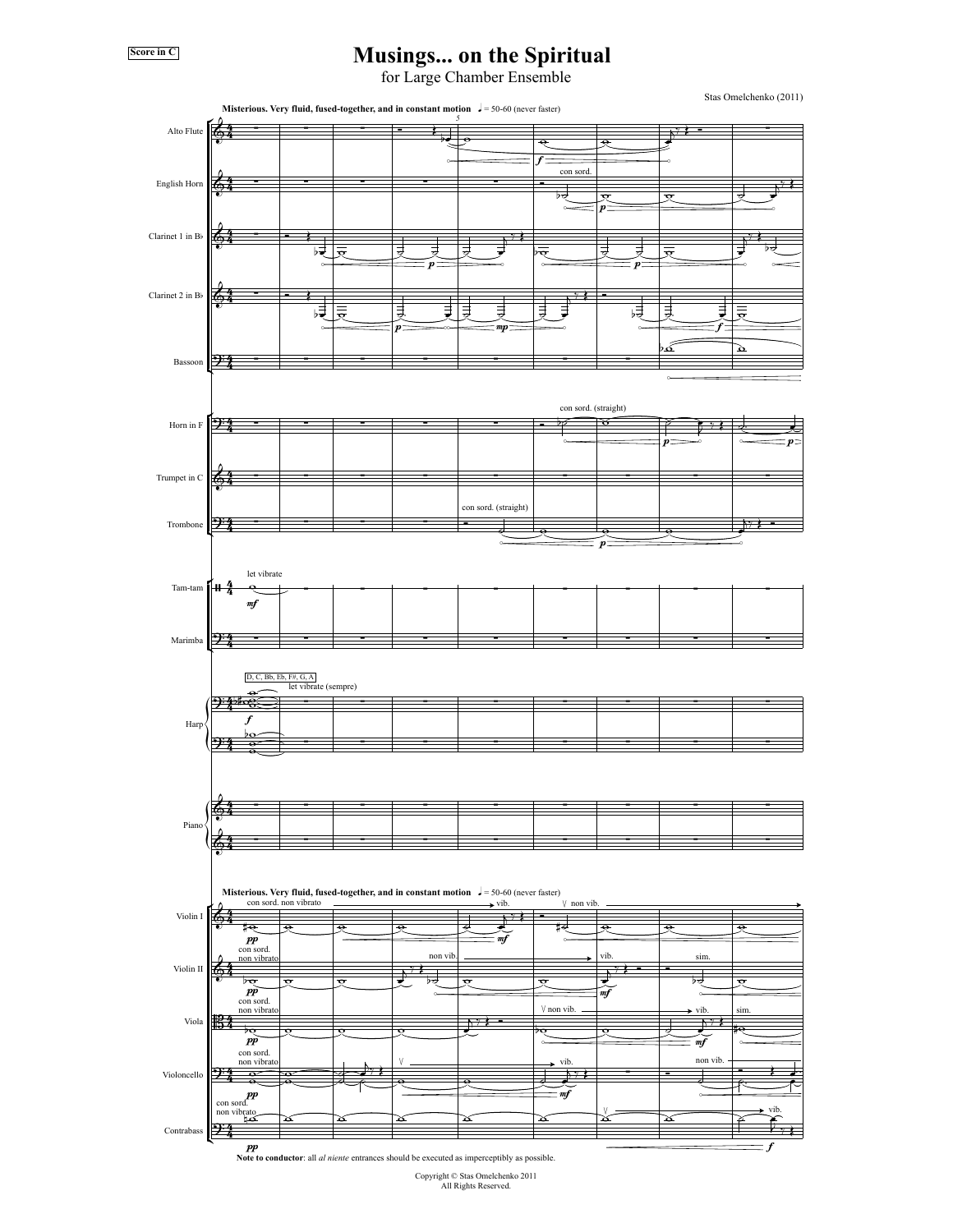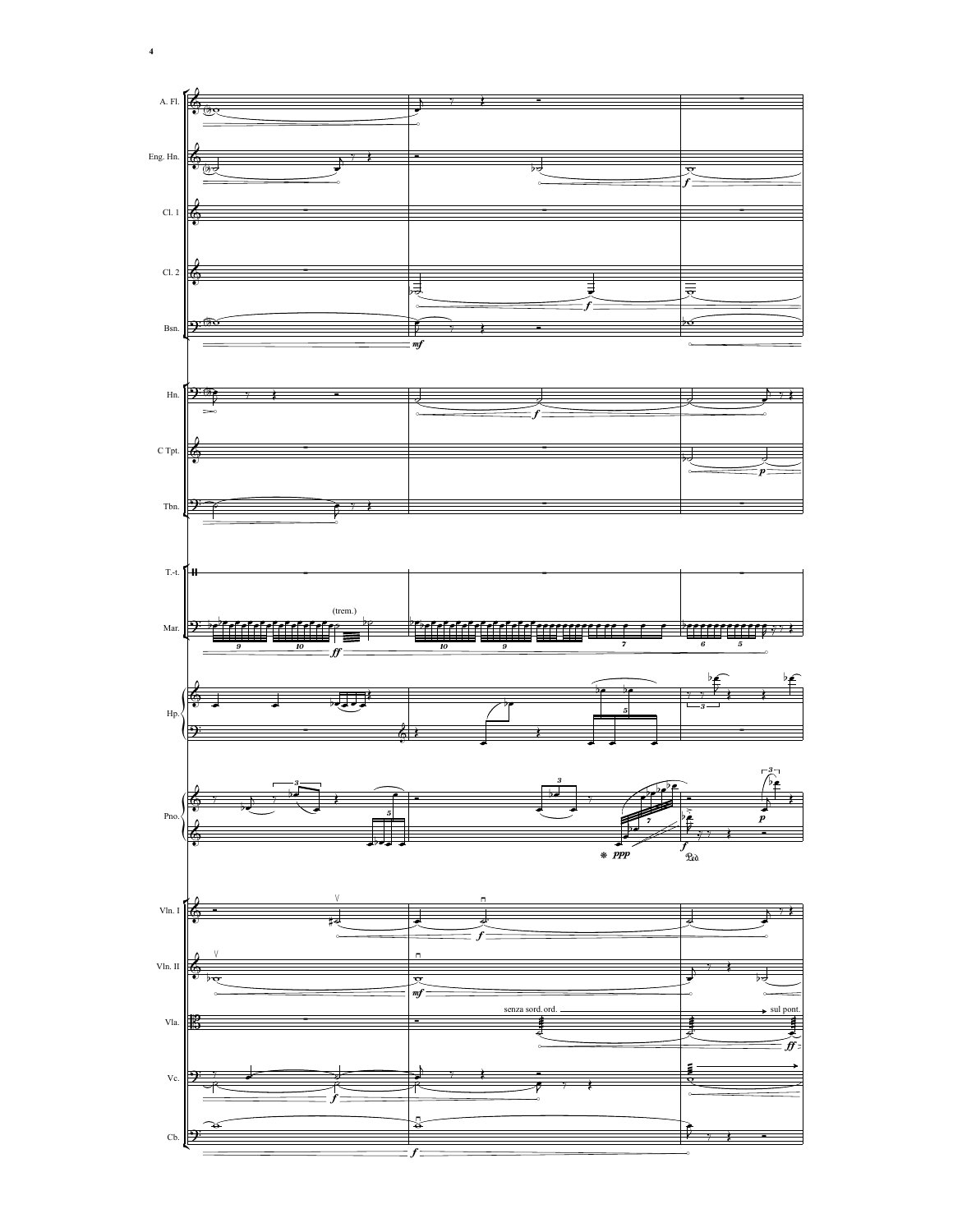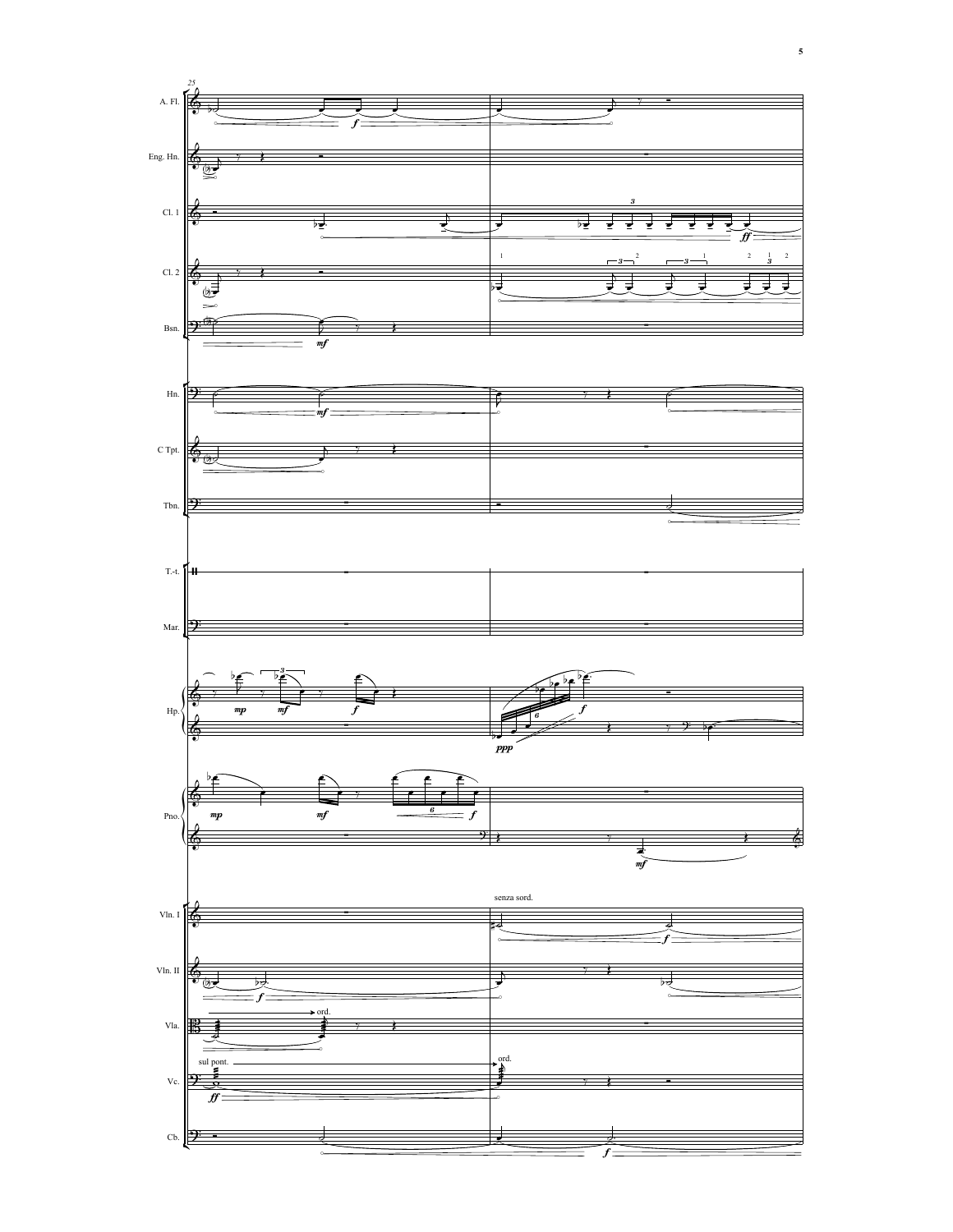

 $\frac{17}{17}$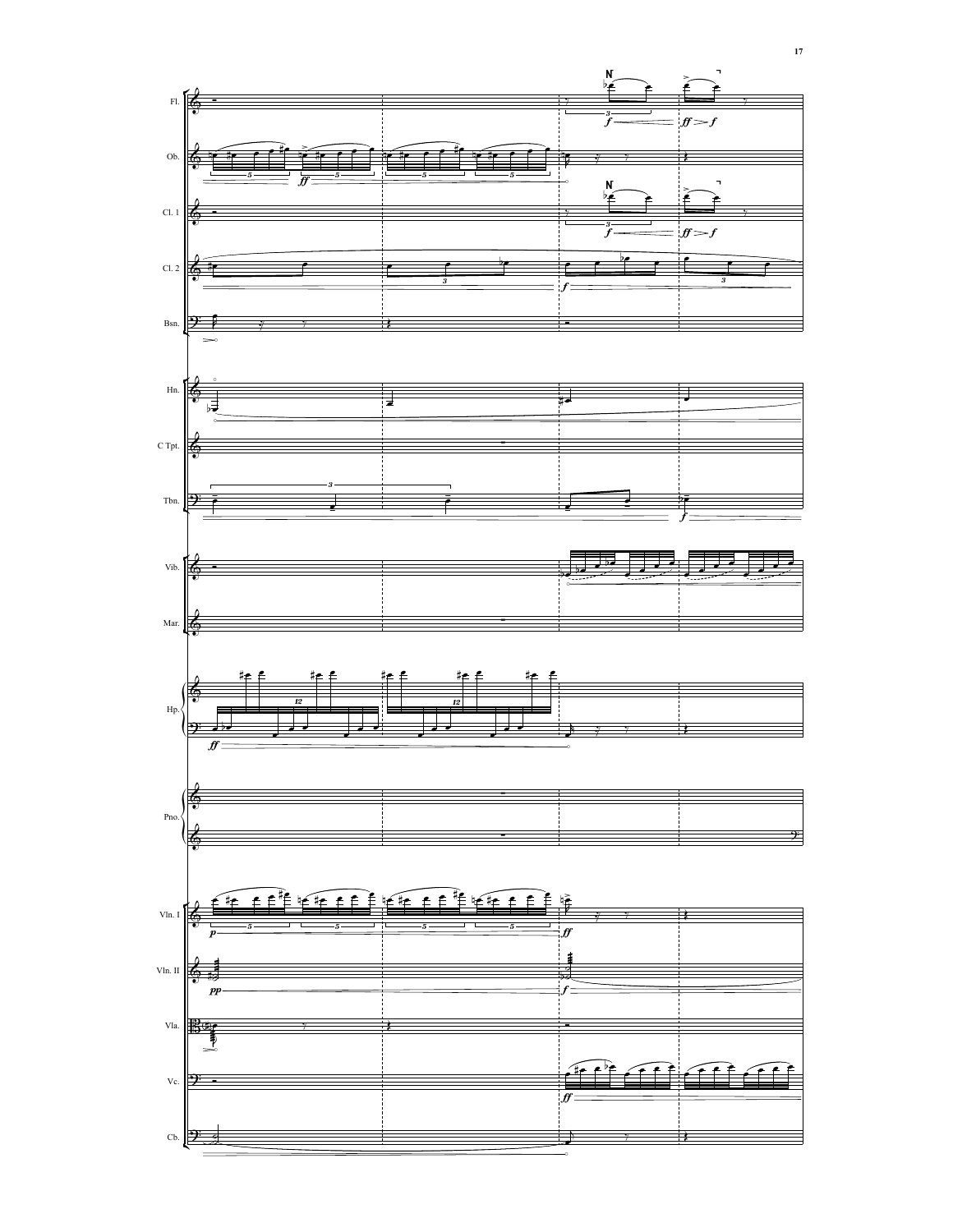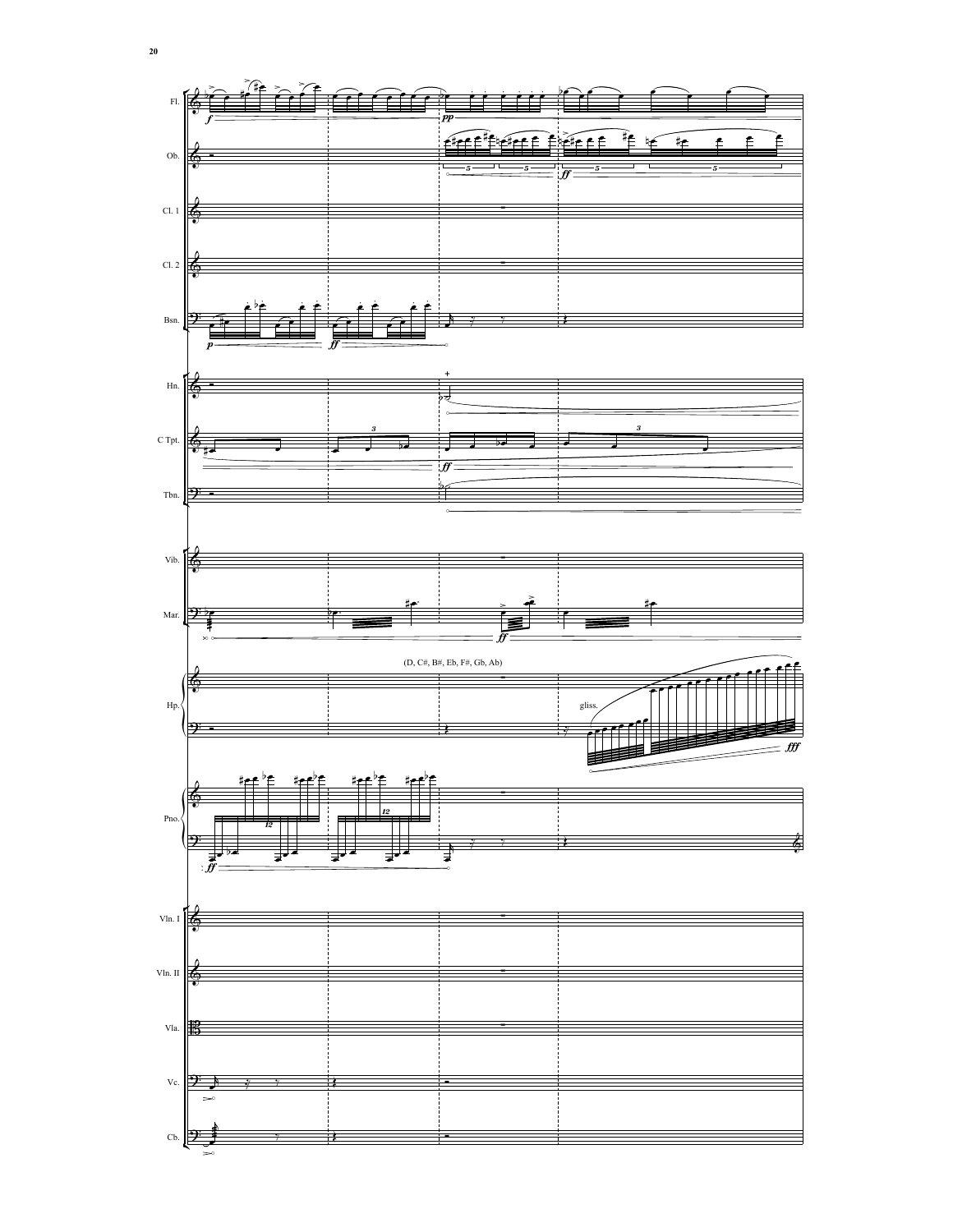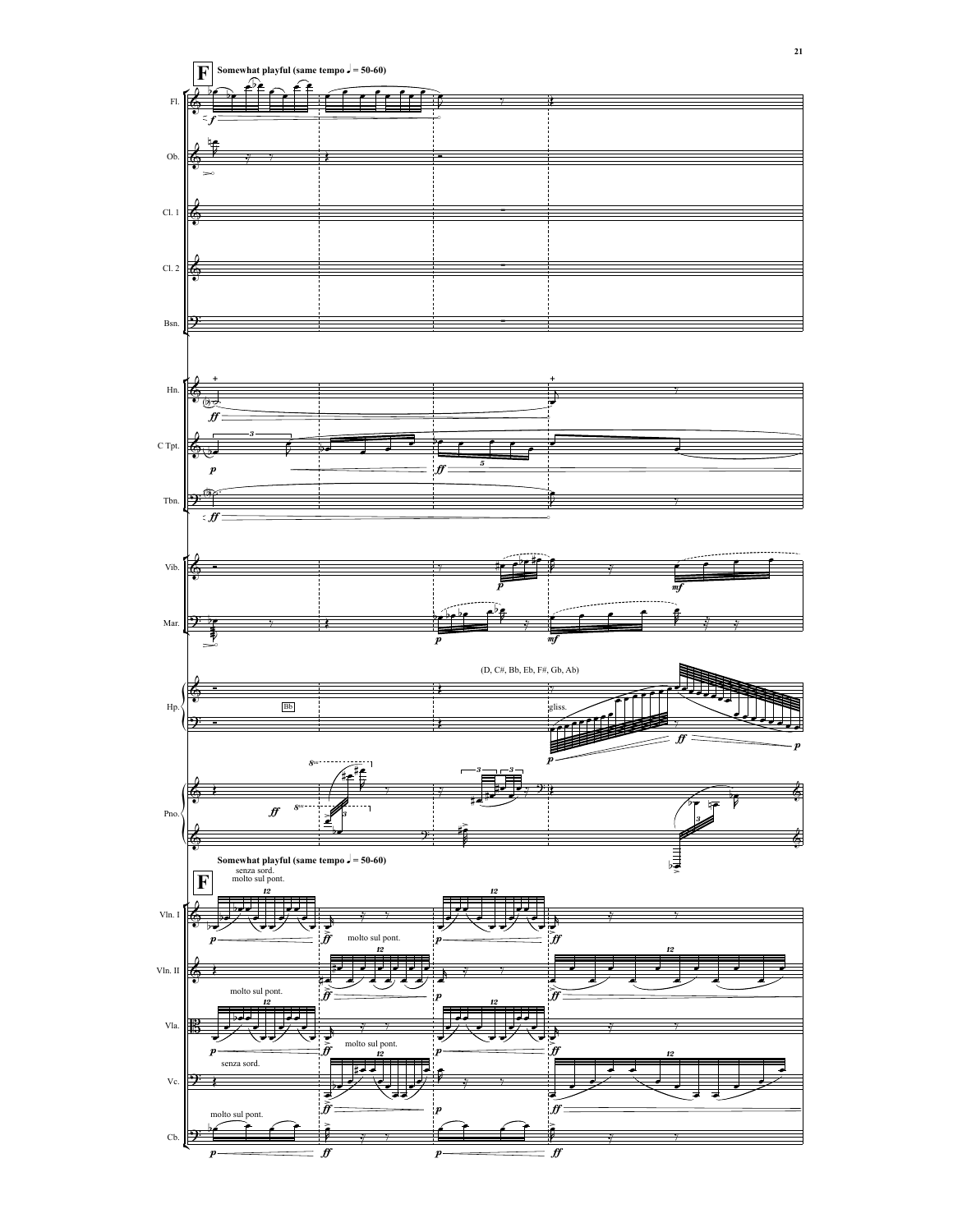